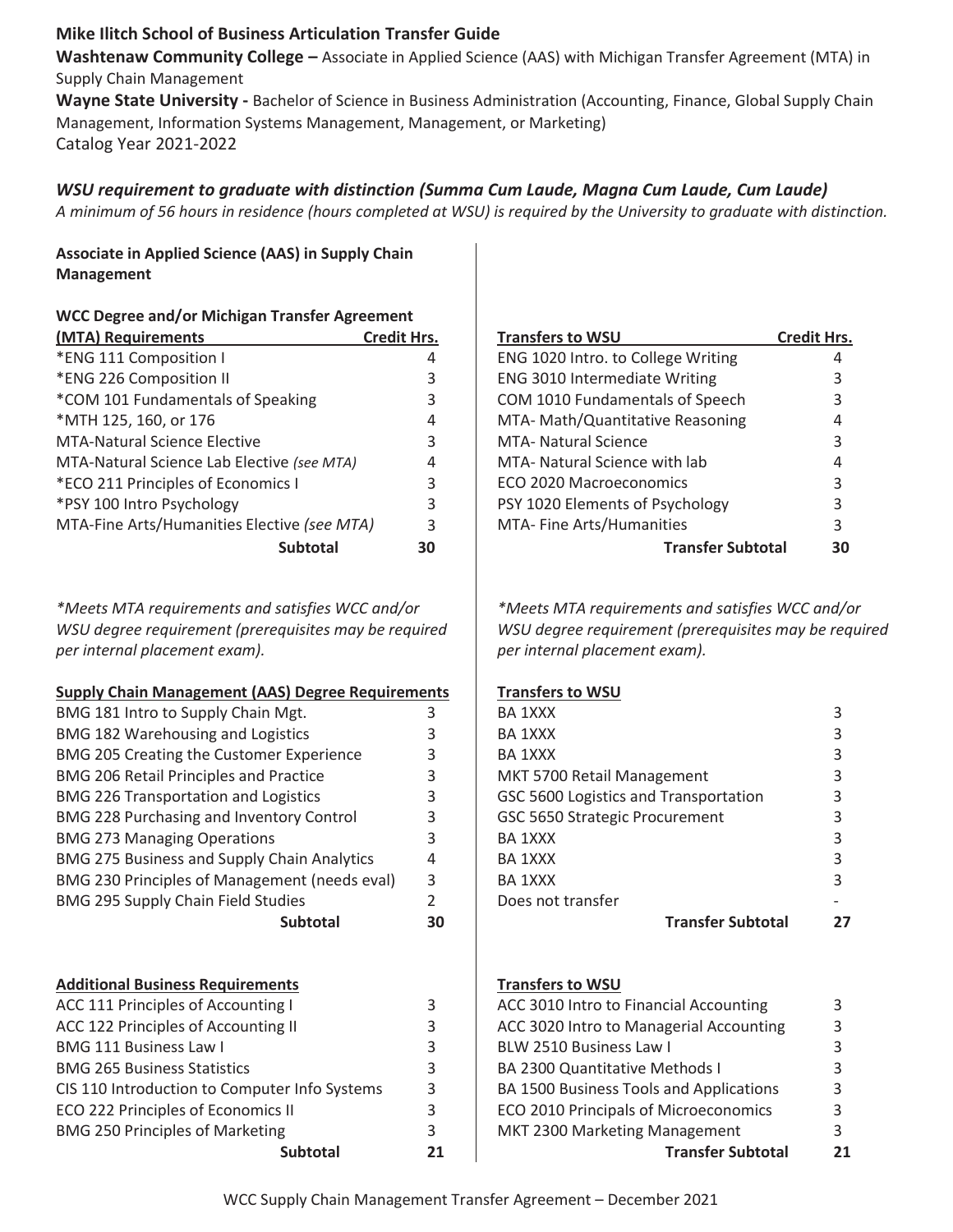# **Mike Ilitch School of Business Articulation Transfer Guide**

**Washtenaw Community College –** Associate in Applied Science (AAS) with Michigan Transfer Agreement (MTA) in Supply Chain Management

**Wayne State University -** Bachelor of Science in Business Administration (Accounting, Finance, Global Supply Chain Management, Information Systems Management, Management, or Marketing) Catalog Year 2021-2022

# *WSU requirement to graduate with distinction (Summa Cum Laude, Magna Cum Laude, Cum Laude)*

*A minimum of 56 hours in residence (hours completed at WSU) is required by the University to graduate with distinction.* 

## **Wayne State University**

| <b>Bachelor of Science in Business Administration (BSBA)</b> |  |
|--------------------------------------------------------------|--|
| <b>Business Foundation</b>                                   |  |
| BA 1000 Student Success/Career Development 1                 |  |
|                                                              |  |

| COM 3300 Bus & Profession Presentations  |    |
|------------------------------------------|----|
| <b>Subtotal</b>                          | 4  |
| <b>Business Core</b>                     |    |
| <b>BA 3400 Quantitative Methods II</b>   | 3  |
| <b>FIN 3290 Business Finance</b>         | 3  |
| GSC 3600 Operations and Supply Chains    | 3  |
| ISM 3630 Business Info Systems           | 3  |
| MGT 2530 Mgt. Organizational Behavior    | 3  |
| MGT 6890 Strategic Mgt & Business Policy | 3  |
| <b>Subtotal</b>                          | 18 |

## **Selecting a major – See WSU Business Majors**

*Each major requires 18 cr. hrs. of course work. A maximum of (2) approved courses may be applied toward any one major, a minimum of 4 approved major courses must be completed at WSU. If exceeded, then one or more major courseƐ will be substituted*

| <b>Washtenaw Community College</b><br><b>Credit Hrs.</b> |          |
|----------------------------------------------------------|----------|
| Michigan Transfer Agreement (MTA)                        | 30       |
| Supply Chain Mgt. Requirements                           | 27       |
| Additional Business Requirements/Electives               | $0 - 25$ |
| Total Transferable Credits from WCC (max 82) 82          |          |

| <b>Wayne State University</b>                    | <b>Credit Hrs.</b> |
|--------------------------------------------------|--------------------|
| Foundation & Core Requirements                   | 22                 |
| <b>Major Requirements</b>                        | $12 - 18$          |
| Electives                                        | $0 - 4$            |
| <b>WSU Total Credits (min. 38)</b>               | $38 - 40$          |
| <b>Total BSBA Degree Requirements (min. 120)</b> | 120 - 122          |

## **Accelerated Graduate Program (AGRADE)**

Highly qualified Wayne State University Mike Ilitch School of Business students are eligible to participate in the AGRADE program. AGRADE students can cut substantial time and as much as one-third off the total cost of a WSU graduate business degree program by applying up to 12 credits of approved major course work toward both their undergraduate and select graduate degrees. AGRADE students cannot also complete Senior Rule.

### **AGRADE requirements**

- An undergraduate major in accounting, finance, global supply chain management, information systems management, management or marketing
- Junior or senior standing (~90 credits earned)
- Overall GPA of 3.5 or higher at WSU
- Major GPA of 3.6 or higher at WSU
- Meet with undergraduate and graduate advisors to discuss program requirements
- Complete the Dual Credit Enrollment Form
- Courses apply to MBA, MSA, master of science in finance or executive master of science in automotive supply chain management degrees only

|                                 | <b>Credit Hours</b> |
|---------------------------------|---------------------|
| <b>Graduate Business Degree</b> | 18-24               |
| Total BSBA & MBA Degrees        | 138-144             |

### **Link to Ilitch School equivalency guide:**

https://ilitchbusiness.wayne.edu/admissions/ washtenaw\_community\_college\_business\_f19.pdf

**To set up an appointment with WSU advisor: 313-577-4505 or 4510.**